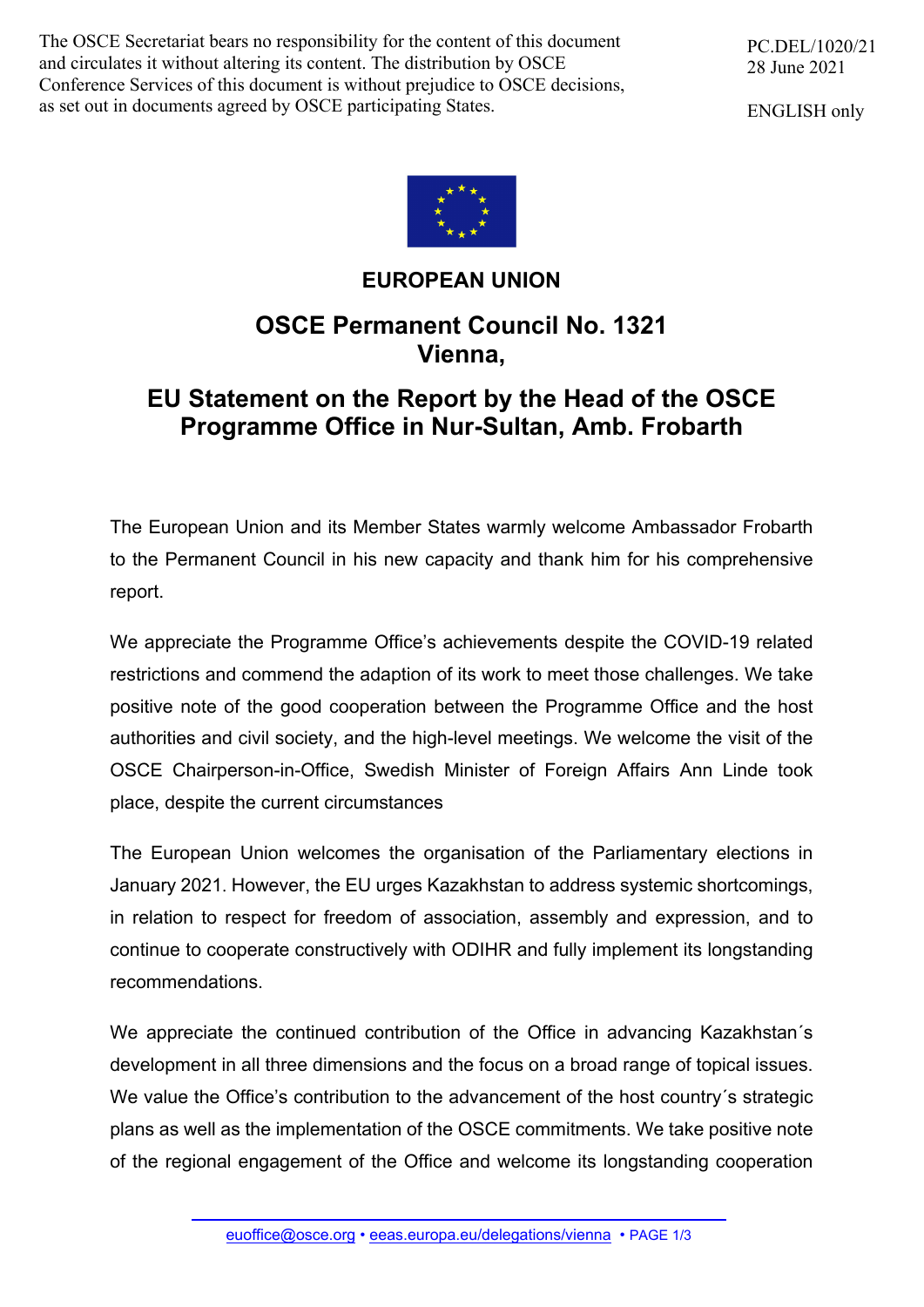with local partners, including with civil society, media, academia, and the private sector. We appreciate that the programmatic activities often include a gender perspective and lay focus on engaging youth.

In the Politico-Military Dimension, we welcome the topical activities, such as the support to the police reform and enhancement of border security through building capacities and contributing to enhancement of operating procedures. We appreciate activities on cyber security and VERLT, including awareness raising and capacity building. In this context, we welcome the work on media development, freedom of expression and countering hate speech, while providing a platform for discussions and close cooperation with civil society.

In the Second Dimension, we welcome the continued work on promoting good governance, combating corruption, money laundering, and terrorism financing as well as the wildlife crime of poaching. The EU supports raising OSCE´s profile in promoting environmental and climate issues in particular in Central Asia. We also welcome the Office´s assistance to the Government`s efforts on regional water management, and on improving the national legislative framework protecting the environment and the enhancement of the related consultative process. We appreciate your work on women's empowerment, including through the Rural Women's Forum. We would be interested in learning about the challenges you faced when implementing this initiative, in particular with regards to the impacts of COVID-19 pandemic and the existing digital divides.

In the Human Dimension, we commend the Office for continuing the promotion of human rights and fundamental freedoms, the rule of law and the strengthening of democratic institutions as the core of the comprehensive security approach. We attach great importance to effective cooperation with civil society and commend the establishment of a pool of national human rights and the rule of law experts. We would be interested to learn about your plans of further engagement with this valuable network. We welcome the important work on criminal justice reform, prevention of torture, elimination of discrimination and combating trafficking in human beings. We appreciate the Office's work in the field of gender-based and domestic violence, including through the support of the crisis centres.

On this occasion, we underline the EU Strategy on Central Asia focusing as a valuable opportunity for the EU and Central Asia to forge a strong and durable partnership. The